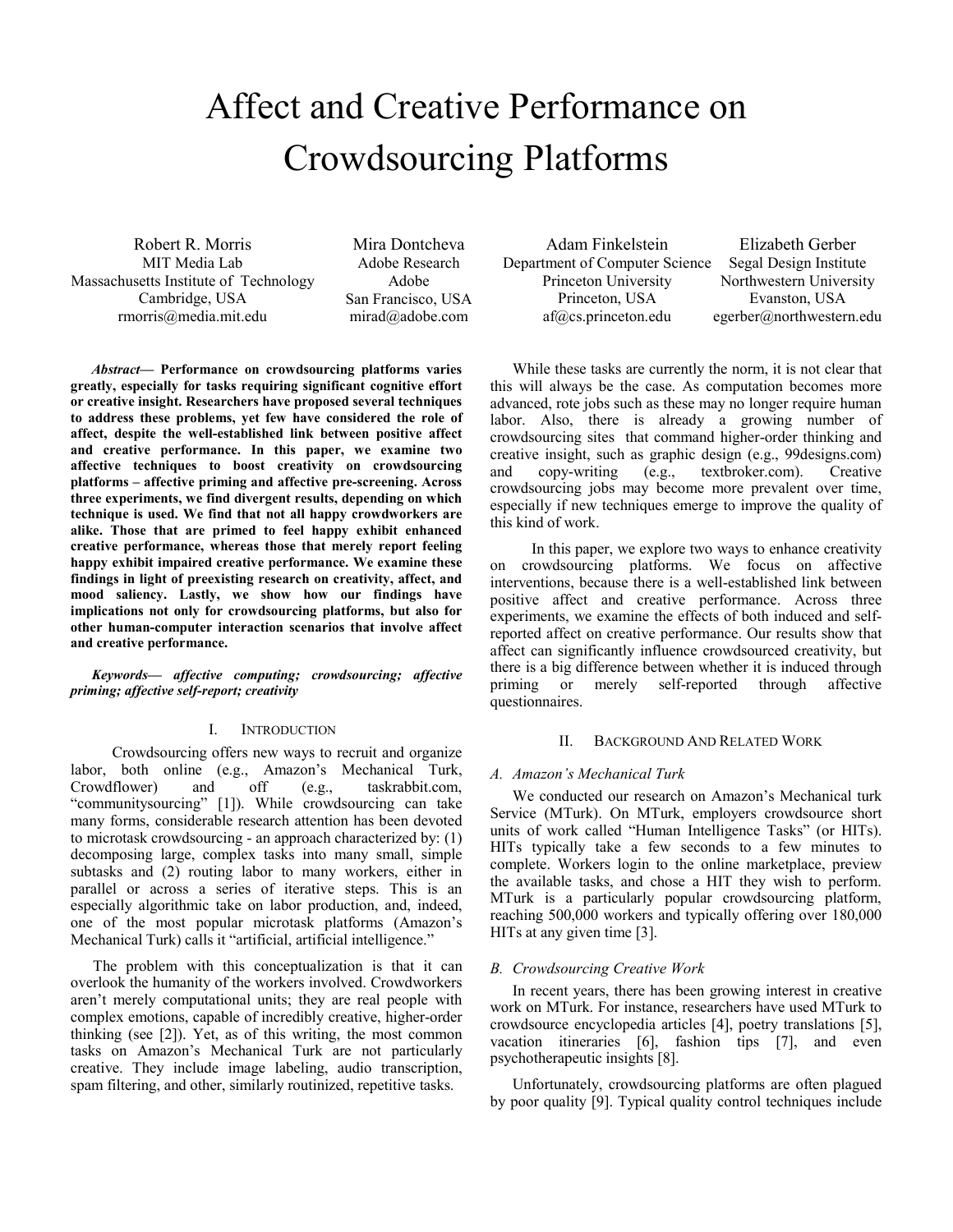administering qualification tests to pre-screen workers, creating gold-standard questions to detect cheating, and filtering results *post hoc*, either through statistical techniques or through crowd-based adjudication. However, subjective tasks, such as those that require creative insight or creative problem solving, are not always amenable to these quality control measures To date, few researchers have considered how a crowdworker's affective state might influence performance, despite considerable evidence that mood influences creative output.

## *C. Affect and Creative Performance*

For decades, researchers have examined links between positive affect and creativity [10]–[12]. Scholars theorize that positive affect supports the broadening of attention to remotely connected ideas and facilitates the recombination of these ideas to solve problems requiring insight [13]. Isen proposed that positive affect influences cognitive activity in three ways [10]. First, positive affect increases the number of cognitive elements available for processing, thereby increasing the number of elements available for association. Second, positive affect supports defocused attention, thereby broadening attention and increasing the number of cognitive elements considered relevant to the problem. Third, positive affect increases cognitive flexibility, thereby increasing the probability of association between diverse cognitive elements  $[10]$ ,  $[14]$ .

In laboratory studies, Isen and colleagues have established an extensive repertoire (see [10] for a review) of ways to experimentally induce short-term positive affect in noncomputing environments. In Isen's studies, participants are given gifts and treats, shown a clip of a comedy film, or played an excerpt from affect-laden music. For example, in two separate experiments with college students, participants were shown a clip of the movie *Gag Reel* or given a small bag of candy to induce affect [14]. In both cases, positive affect improved performance on insight problem-solving tasks, such as Mednick's "Remote Associates Task" (RAT) [15].

## *D. Music and Affect*

While affect can be elicited by many different kinds of stimuli, music is especially evocative. Music is often regarded as the "language of the emotions" [16] and studies report that the most common reason people listen to music is to influence their affective state [17].

In the laboratory, music-evoked affect has been used to influence behavior [18], perception, [19], and attention [19]. Rowe and colleagues found that when participants were exposed to happy music in the laboratory, they solved significantly more insight problems than when exposed to sad music [19]. In our work, we seek to understand whether music can induce affect in a real-world context – in this case crowdsourcing – and if this influences performance.

# *E. Affective Priming*

Affective priming techniques use implicit mechanisms to influence affect and behavior [20]. Primes can be presented at or beneath the level of conscious perception. Whether they can be perceived or not is less important than whether their intended mechanism is detected. Ideally, the intended function of the prime should be cloaked from conscious awareness.

Priming techniques have been explored in psychological research for decades, but they are rarely utilized in real-world human-computer interaction contexts. In part, this is because priming effects are thought to be short-lived. They are also hard to deploy at the right place and the right time. However, in crowdsourcing platforms, where tasks are often short and circumscribed, short-term priming effects, extended across many hundreds of individuals, can reap measurable benefits.

Recently, Lewis et al. [21] showed that affective images can enhance creative performance on MTurk. When happy, positive images were placed within a crowdsourcing task, workers were more creative and generated more novel ideas. In this paper, we build on this research and we examine two affective interventions for crowdsourced creative tasks.

# III. HYPOTHESES

In our paper, we investigate the following hypotheses:

Hypothesis 1: *positive music primes will significantly enhance creative performance on MTurk.* 

Hypothesis 2: *individuals on MTurk who report being happy will significantly outperform those who report being unhappy.* 

In our first experiment, we address hypothesis 1. We build on previous research on affective priming and crowdsourcing, and we examine whether affective music primes can enhance creative performance on MTurk. We also illustrate ways to streamline the priming process, making it easier to embed primes in online work environments.

In our second and third experiments, we address hypothesis 2. We examine ways to pre-screen workers based on selfreported affective state. If positive affect enhances creative performance, irrespective of how it is induced, it may be possible to forgo priming procedures and simply allocate creative tasks to individuals who already report feeling happy. If a task requires significant creativity, employers could prescreen workers based on self-reported affect. In this scenario, workers who report feeling happy would be assigned the creative task, while others would be diverted to different work. We examine this technique using two common self-report measures of affective state – the Self Assessment Manikin (SAM) and the Positive and Negative Affect Schedule (PANAS).

## IV. EXPERIMENT 1: AFFECTIVE PRIMING WITH MUSIC

# *A. Participants*

175 participants from MTurk completed our first experiment. Because our task required mastery of the English language, we restricted enrollment to workers from the United States. While we could not ensure that all our workers were indeed from the United States, we did our best to filter results by eliminating participants whose IP address did not originate in the U.S. This was done to reduce any within-groups variance due to poor English fluency.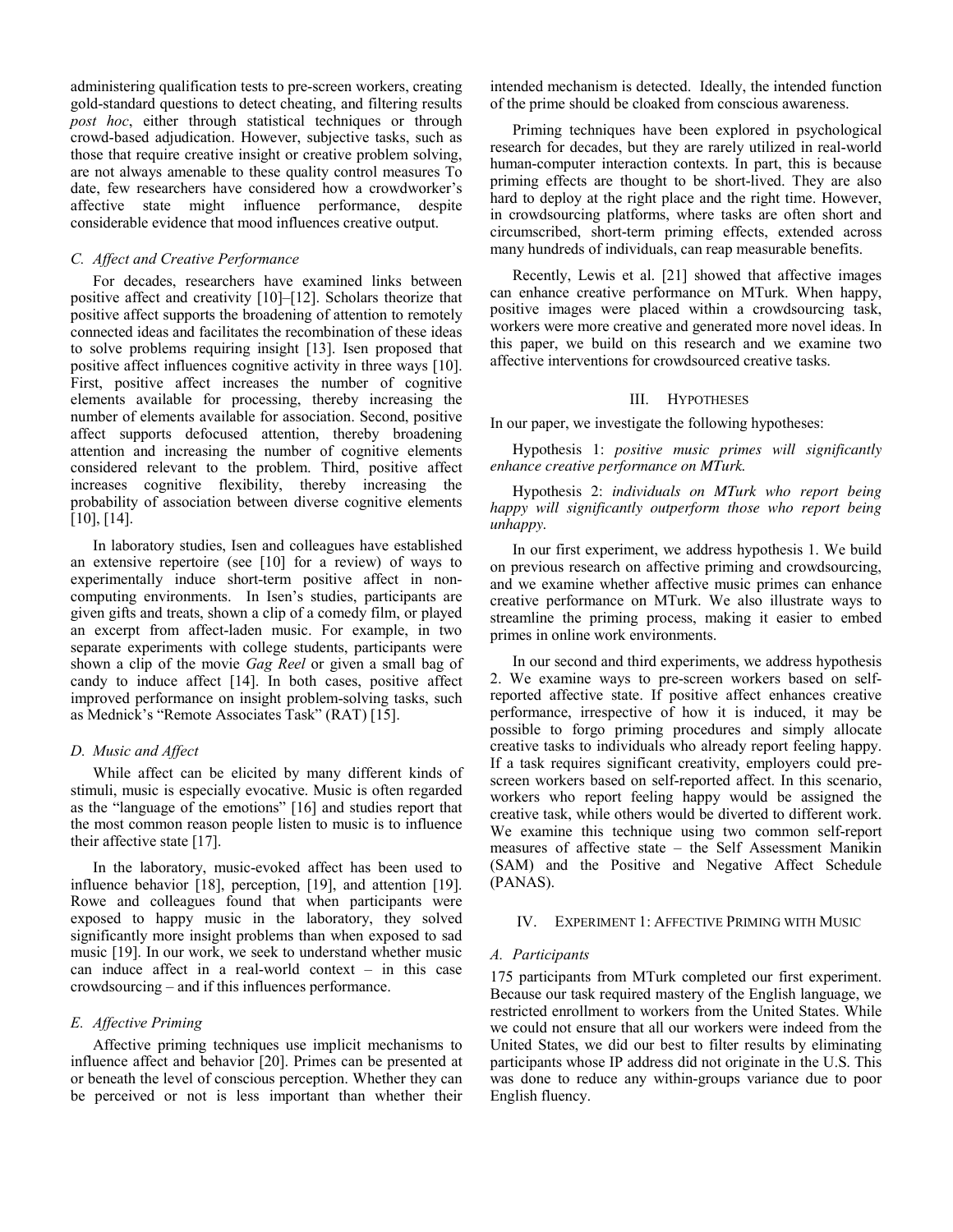# *B. Materials*

To induce affect in this experiment, we used short segments of emotionally evocative music. Our music primes were similar to those used previously in mood induction research [19]. The positive prime was a 30-second excerpt from Bach's *Brandenburg Concerto No. 3* (played by jazz flutist Hubert Laws) . The negative musical prime was a 30-second excerpt from Prokofiev's *Alexander Nevsky: Russian Under the Mongolian Yoke*. Following the procedure described by Rowe and colleagues [9], we slowed the Prokofiev piece to halfspeed, while keeping the pitch unchanged. The slow tempo helps emphasize the sad tones of the piece. We did not use a neutral piece as an audio control, because we agree with other music scholars who suggest that it is impossible to find a truly "neutral" musical stimulus [22].

To validate our music primes, we collected 15 affect ratings for each excerpt using workers from MTurk. We conducted this validation with a separate cohort, apart from the group enrolled in our actual experiment. The cohorts were separated because we did not want the rating task to interfere with the priming manipulations used in the actual experiment. Using a separate sample to assess the affective qualities of a stimulus is a common approach used in mood-induction research [23].

To rate the musical excerpts, we used the 9-point Self-Assessment Manikin (SAM) Scale (Figure 1), which uses graphical figures to depict human emotions ranging from smiling (i.e. happy) to frowning (i.e. unhappy) [24]. After listening to the 30-second audio clip, participants were shown the SAM for emotion and arousal and were asked to "*Select the figure that most closely corresponds with how you felt while listening to the previous audio clip."* The results confirmed our expectations and showed that participants felt significantly happier while listening to the positive music (*M* = 7.8, *SD =* .86) as compared to the negative music  $(M = 4.47, SD = 1.19)$ ;



Figure 1. Screenshot of the Self-Assessment Manikin task on MTurk.

 $t(28) = 8.80$ ,  $p < .01$ . There was no significant difference between the selections in the arousal dimension.

To measure creative performance, we used the Remote Associates Task (RAT) [25]. In the RAT, participants are shown three words and are asked to generate a fourth that forms a two-word phrase or compound with the other three. For example, if given the words "aid," "rubber," and "wagon," the correct answer would be "band", as in "band-aid," "rubber

band," or "bandwagon." While hundreds of RAT items have been published, we selected twenty of moderate difficulty, based on norms collected by previous researchers [25].

We chose the RAT task based on several factors. First, the RAT is useful for studying insight and creative performance because it has high predictive validity - that is, achievement on the RAT correlates well with achievement on other creative problem solving tasks [26]. Thus, the results we achieve with the RAT should extend to other crowdsourcing tasks that require creative- and insight-based problem solving. Second, scores on the RAT are unambiguous and easy to interpret. Finally, we chose the RAT because it is considered a test of *convergent* creative thinking, a process where disparate, unrelated ideas must be brought together to solve a problem. Previous work on affective priming on MTurk used a *divergent* creative task, which asked people to generate as many unusual uses of an object as possible [21]. Therefore, we also chose the RAT because we wanted to determine whether affective primes could also enhance convergent creativity on MTurk.



Figure 2. Screenshot of RAT task on MTurk. (Correct answer is **gold**.)

# *C. Procedure*

 We paid participants \$.35 to complete the task and our HIT description told potential workers that they would "*complete several short word puzzles."* After accepting our HIT, participants read and agreed to an online consent form. Participants were then shown how to complete the RAT task, and were given two examples with solutions provided.

After the instructions phase, participants were randomly assigned to one of three experimental conditions, each disguised as a verification task. Verification tasks are often used on platforms like MTurk to ensure that workers are paying attention. Before a task begins, workers are asked some basic verification questions. If they fail to answer these questions correctly, they can be blocked from completing the work, or the remainder of their answers can be ignored.

In our neutral control condition, the verification task was written as follows: "*To show us that you are paying attention, please write down today's date."* In the positive and negative priming conditions, participants were asked to listen to a 30 second audio clip and describe what they heard in the clip. They were told: "*To show us that you are paying attention, please turn up your computer volume and listen to the following 30 second clip. Please tell us: What do you hear in this audio clip?"* Participants in the positive condition heard the Bach piece, while participants in the negative condition heard the Prokofiev piece.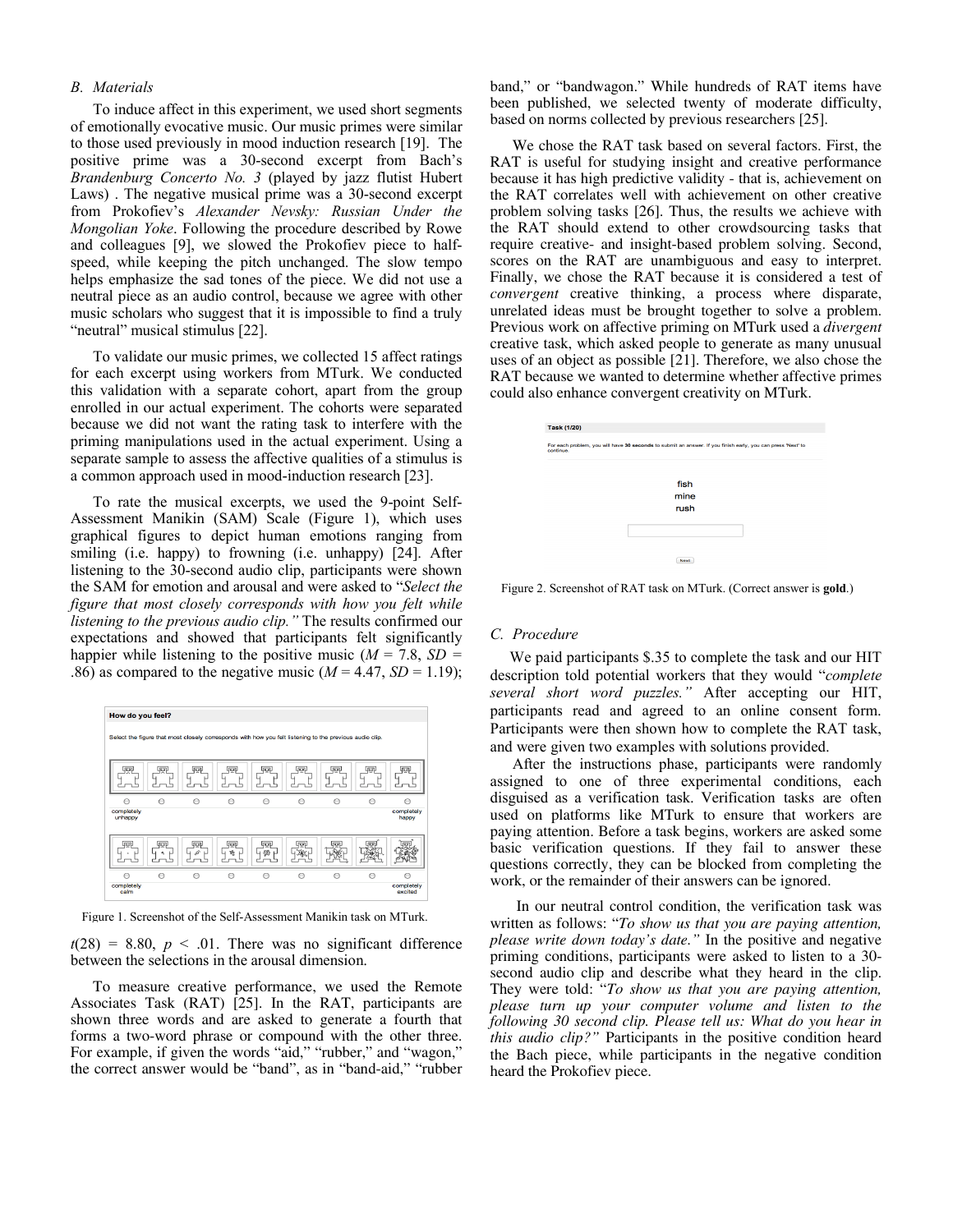Immediately following the verification task, participants were given an online version of the RAT task (Figure 2). The presentation order of the 20 RAT items was randomized for each subject. Participants were given up to 30 seconds to complete each question.



Figure 3. Percentage of RAT items solved correctly, per condition. Error bars reflect standard errors of the mean.

#### *D. Results*

A one-way between subjects ANOVA was conducted to examine the effect of music-based affective primes on RAT performance. The means reflect the percentage of test items successfully completed out of 20 (Figure 3). We found a significant effect of priming condition on RAT performance  $[F(2,173) = 3.95, p = .02]$ . Crowdworkers primed with positive music  $(M = 67.54, SD = 19.44)$  significantly outperformed those who were simply asked to write down the date (*M =*  57.35,  $SD = 22.84$ ,  $p = .02$ ,  $d = .48$ . There was not a significant difference between the negative  $(M = 59.04, SD =$ 25.29) and positive ( $M = 67.54$ ,  $SD = 19.44$ ) conditions. By asking workers to listen and attend to a positive 30-sec music clip, we increased creative performance by over 10%.

## *E. Discussion*

These results extend research findings on affective priming in crowdsourcing environments, showing significant effects of music primes on convergent creative tasks. We also illustrate a new way to deploy primes on these platforms. Previously, researchers tried integrating primes directly within the crowdsourcing tasks. In our design, primes are embedded within an unrelated verification task and therefore decoupled from the target, crowdsourcing task. This design makes it easy to add primes to almost any online crowdsourcing task where verification tasks are appropriate. This approach could also be extended for use in more traditional online work environments. For example, primes could be deployed as part of login processes whenever online workers sign on to complete creative tasks. Future work should examine this possibility.

Our results also show that it is possible to dramatically streamline affective priming techniques to better suit microtask crowdsourcing environments. On crowdsourcing platforms like MTurk, tasks tend to be short and any priming manipulation needs to be done quickly. In our experiment, we improved performance using 30-second music excerpts, whereas previous research has relied upon much longer mood induction procedures. In an experiment conducted by Rowe et al. [19], participants listened to positive and negative musical pieces for

a full ten minutes, before performing creative tasks, and they were given booster sessions throughout the task. Participants were also instructed to generate affect-congruent thoughts while listening to the pieces. Our experiment, by contrast, shows that even very short music pieces can act as affective primes and can significantly improve workers' performance.

Yet, it might be possible to further streamline our approach. Instead of taking the trouble to prime individuals, perhaps we can simply allocate work based on quick self-report measures of affect. If positive affect enhances creativity, happy individuals should outperform those who report feeling sad.

## V. EXPERIMENT 2: AFFECTIVE PRE-SCREENING (SAM)

Crowdsourcing platforms make it extremely easy to allocate jobs to specific sets of workers. For instance, MTurk provides ways to recruit workers based on country, past performance, and experience (in terms of the number of jobs successfully completed). For tasks that require creativity, baseline affective state may be just as important as some of the other qualifications one could consider. To maximize the creative output of the workforce, workers could be prescreened based on affective state.

In our second experiment, we test these ideas by examining whether self-reported affective state might predict creative performance. Specifically, we hypothesized that workers who report feeling happy will outperform other workers.

#### *A. Participants & Procedure*

We recruited 367 MTurk workers for this experiment, excluding individuals who had already completed the previous experiment with the RAT and the affective primes. Participants were first asked to fill out the SAM for valence and arousal, indicating how they felt at the current moment. After completing the SAM, the participants were given the same 20 item RAT task that was used in the affective priming study. No primes or verification tasks were employed.

#### *B. Results*

To analyze the SAM, we first conducted a linear regression, using SAM scores as the predictor variable. We found that SAM scores for valence significantly predicted performance on the RAT, *b* = -.157, *t*(364) = -3.04, *p<*.003. We also did a quartile analysis to compare performance between individuals who scored in the top and bottom 25% of the SAM (and who thus reported being 'happy' or 'sad', respectively). Contrary to our expectations, those reporting *negative affect* scored significantly better on the RAT (*M =*  61.87 *SD =* 18.46) than those reporting positive affect (M=53.48, *SD=*21.92), *t*(181) = 2.80, *p* <.01, *d* = .41. Analyses of SAM scores for arousal showed no significant relationship between self-reported arousal and creative performance.

#### *C. Discussion*

Given these unexpected results, we considered alternative hypotheses for why individuals reporting negative moods might outperform those reporting positive moods. The SAM is a simple questionnaire and it is possible that a substantial set of workers answered the questions as quickly as possible. There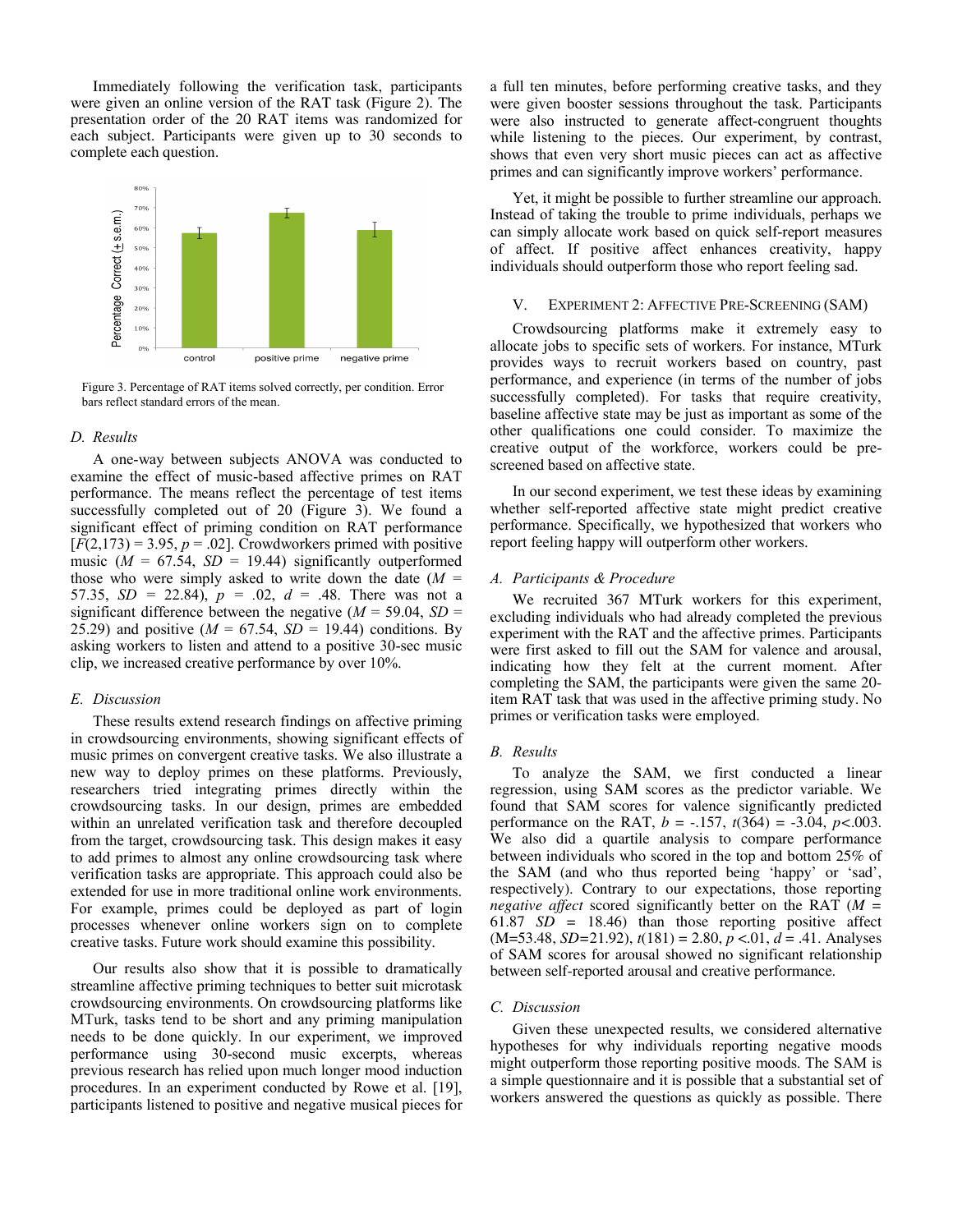might have been some bias for selecting the happy faces (e.g., these were the easiest ones to click on). Moreover, it is possible that lazy or inattentive works made their selections without actually reflecting upon their mood state at all, and these workers may have weakened the overall performance of the happy group. Another hypothesis is that self-reflection of affect disrupts the commonly observed links between positive mood and high creative performance. Perhaps the mere act of filling out the form altered behavior in a significant way. To explore these issues further, we repeated the experiment using a more extensive affective self-report measure.

#### VI. EXPERIMENT 3: AFFECTIVE PRE-SCREENING (PANAS)

#### *A. Participants & Procedure*

In our third experiment, 237 MTurk workers filled out the brief Positive and Negative Affect Scale (PANAS) – a ten-item questionnaire that yields scores for both positive (PA) and negative affect (NA) [27]. To complete the PANAS, individuals indicate the extent to which they feel certain positive or negative affective states (e.g., "interested," "excited," "hostile," "afraid") at the current moment. These positive and negative state items are interleaved throughout the questionnaire. While workers can still fill out the form without thinking carefully, there is less of a chance that quick, random selections would be biased in the positive or negative direction (as we may have observed with the SAM).

In our experiment, we hypothesized that: (1) individuals reporting high PA would outperform those reporting low PA and (2) individuals reporting low NA would outperform those reporting high NA. As in the SAM experiment, we administered the PANAS immediately prior to the RAT, and we did not introduce any verification tasks in between.

#### *B. Results*

A linear regression analysis, with PA and NA as predictor variables, revealed a significant effect of PA on creative performance,  $b = -169$ ,  $t(235) = -2.62$ ,  $p < .01$ . However, as with the SAM experiment, the results were in the opposite direction from what we expected. A quartile analysis showed that individuals reporting low PA scored significantly higher on the RAT  $(M = 56.61, SD = 19.86)$  than those reporting high PA (*M* = 49.08, *SD* = 20.33), *t*(117) = 2.04, *p* <.05, *d* =. 37.

There was no significant effect of NA scores on creative performance. Most individuals reported low NA scores on the PANAS, making it hard to use this as a measure to differentiate between groups. A histogram of the NA scores revealed a nonnormal, positively-skewed distribution, which might account for the null results we observed. We found the PA score to be most predictive of creative performance.

## *C. Discussion*

The PANAS results show a similar pattern as the SAM results, suggesting consistency across both self-report measures. The PANAS results also suggest that our findings are probably not an artifact of lazy workers who tried to fill out the form as quickly as possible. While it is possible that some workers filled out the form without thinking, it is unlikely that they were significantly well represented in either the high or low PA group.

Given our findings, we argue that happiness, when assessed by self-report questionnaires, does not correlate with high creative performance on MTurk. In fact, we find a significant *negative relationship* between self-reported happiness and creative performance. On the surface, these results seem to contradict what we observed in the priming study. To explain these divergent findings, it is useful to distinguish how a priming procedure might differ from a self-report procedure.

One of the main differences between the priming and selfreport procedures relates to affective self-awareness. Mood clarity should be higher in the latter than the former. Primes are thought to influence mood without significant conscious awareness. Affective self-report measures, by contrast, are designed to call attention to one's mood state. Thus, differences in affective self-awareness might account for our divergent findings. Further, we argue that the mood-asinformation model, described below, provides a compelling theoretical basis for this interpretation.

#### *D. Mood-As-Information Model*

In their mood-as-information model, Schwarz and Clore [28] argue that moods frequently serve as heuristics for judgment and decision-making. Baseline mood states can sometimes color one's perception of unrelated situations or stimuli in ways we're not aware of. For instance, on a sunny day, our lunch may taste better than usual, not because it tastes any better objectively, but rather because our appraisal is shaped by our pre-existing sunny disposition. Research shows that this effect can also shape our perception of our own performance. Studies show that people in positive moods may be more likely to judge their performance as acceptable than those in negative moods [29].

George and Zhou [30] expand on this model further and show how it relates to creative performance. In their research, they found that creative performance was negatively related to positive mood, but only when clarity of mood and perceived recognition for creativity were high. Their study suggests that, when positive affect is salient, workers put forth less effort on creative tasks. When evaluating how much effort to put forth, workers might confuse their feelings of positive mood with feelings of satisfaction about their performance. This could explain the results we observed in our second and third experiments. Filling out the SAM and the PANAS may have prompted our participants to reflect on their mood state. Participants who observed themselves to be happy may have had rosier perceptions of their own performance and may have put forth less effort as a result.

Future work needs to be done to test this proposition directly. For instance, mood saliency should be assessed before and after affective self-report questionnaires to see what effects, if any, these questionnaires have on affective selfawareness. Also, it might be beneficial to run a multi-factorial study that combines priming techniques with affective selfreport measures to see how the two interact with each other. In general, links between affect and creative performance should not be assessed merely in terms of information processing.